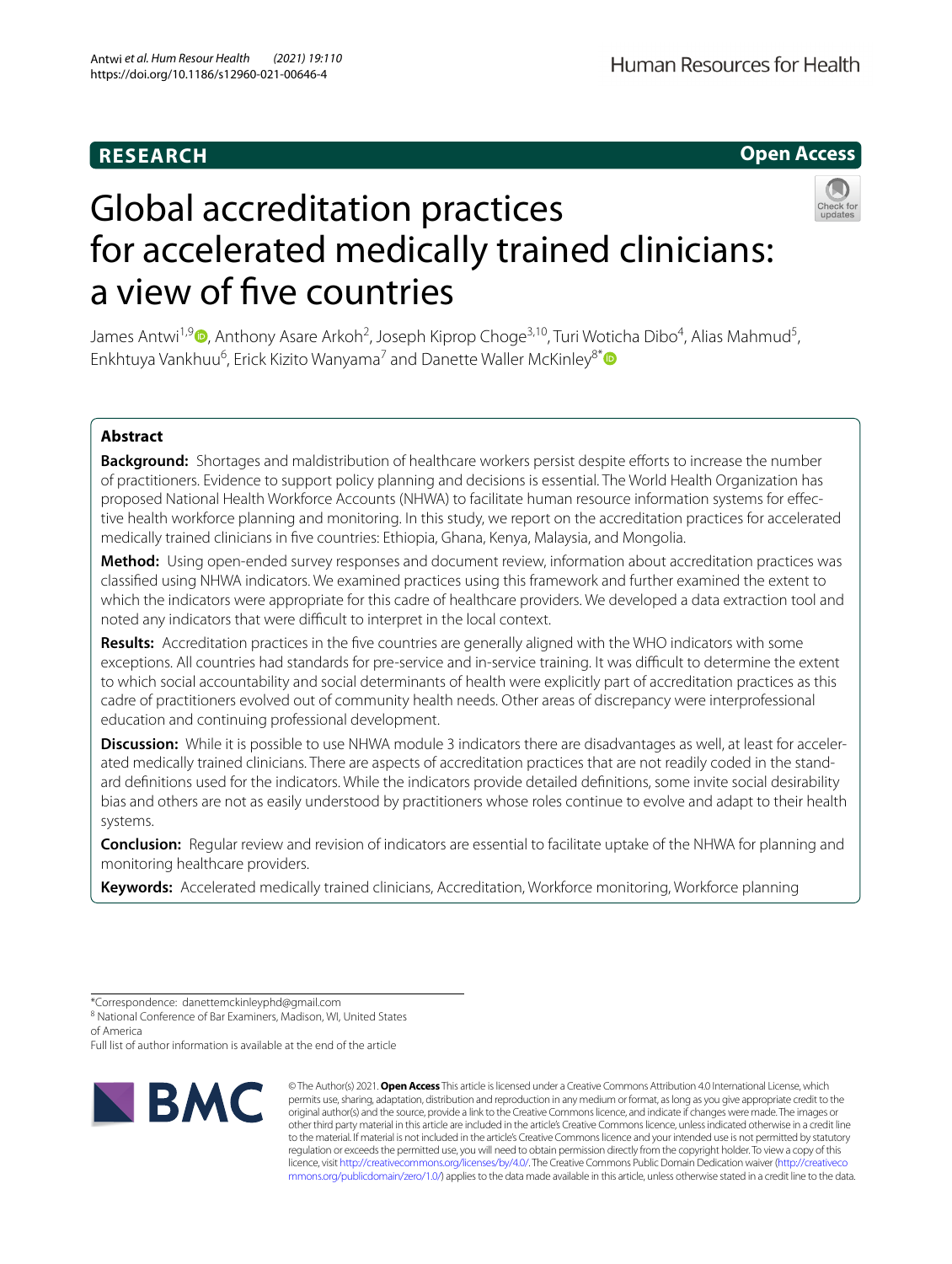# **Background**

Global shortages of healthcare providers persist [\[1](#page-6-0)], despite eforts to increase the number of healthcare workers. The World Health Organization (WHO) has stated that to reach the United Nations' Millennium Development Goals a mere increase in the number of health care providers is insufficient. Instead, healthcare practitioners must be distributed in a way that makes care accessible, acceptable to the community served, and supported by the health system [\[2](#page-6-1)]. To achieve these objectives, it is necessary to ensure that the healthcare providers are 'fit for purpose' [[3\]](#page-6-2). This term, 'fit for purpose', refers to appropriate education and competencies to meet the needs of local health systems [[4,](#page-6-3) [5\]](#page-6-4). Many cadres of healthcare workers provide quality care and address issues of maldistribution, improving access due to their knowledge, skills, and competencies. Healthcare systems are challenged in the provision of equitable care and access to underserved populations. In general, policymakers, economists, and researchers have focused eforts on monitoring the number of physicians and nurses in healthcare systems. While doctors and nurses provide important care, shortages and maldistribution continue to be global challenges.

To facilitate the planning of human resource needs, WHO has developed a tool for monitoring inputs and outputs of health systems, the National Health Workforce Accounts (NHWA)  $[6]$  $[6]$ . Through the use of indicators, NHWAs are intended to allow the collection of data that improves the monitoring of healthcare workers. The indicators are grouped into ten categories or "modules". Some indicators directly address the accreditation of educational programmes and the regulation of healthcare workers. These indicators can be used as a framework for consideration of the appropriateness of the education and training of healthcare providers. To be able to manage population needs and healthcare workforce quality and distribution, WHO states that there should be "established accreditation mechanisms for health training institutions" [\[7](#page-6-6)]. Accreditation is "a process by which a governmental, parastatal or private body (accreditation agency) evaluates the quality of a higher education institution as a whole, or a specifc higher education programme/course, in order to formally recognize it as having met certain predetermined criteria or standards and award a quality label" [\[8](#page-6-7)]. Accreditation processes are thought to defne the knowledge and skills associated with the profession through evaluation against standards and descriptions of accreditation of nursing and medical education programmes appear frequently in the literature [[9–](#page-6-8)[13\]](#page-6-9).

There is a great variation in the education and training of physicians and nurses from country to country, though their roles in the healthcare system are commonly recognized and accepted. This may be because of their established autonomy and visibility to the public [\[14](#page-6-10)]. However, there are other cadres, referred to as paramedical practitioners by the International Labour Organization (ILO) or allied health professionals in the United States. According to the International Standard Classifcation of Occupations, members of this health cadre "provide advisory, diagnostic, curative, and preventive medical services more limited in scope and complexity than medical doctors. They work autonomously or with limited supervision of medical doctors, and apply advanced clinical procedures for treating and preventing diseases, injuries and other physical or mental impairments common to specifc communities" [\[15](#page-6-11)]. More recently, the ILO has commented that there should be another term in the standards that better distinguish emergency paramedics from others in this occupational classifcation, titled "accelerated medically trained clinicians" (AMTCs)  $[16]$  $[16]$ . The tasks performed by this cadre of health professionals (AMTCs) include diagnostic and advisory duties; advising on public health issues including nutritional methods; improving hygienic and sanitary conditions; dispensing medications; and using preventative and curative medicine. In some locations, the cadre provides surgical and dental care, as well as eye examinations. The scope of care is dependent on training and supervision requirements. AMTCs have provided care with several diferent titles globally. For example, the frst training programmes of physician assistants in Ghana started in the 1960s when they were then called health centre superintendents. They later emerged as medical assistants and are now known as physician assistants [\[17](#page-6-13)]. Table [1](#page-1-0) provides an overview of cadre titles for five countries. This cadre of health professionals has been responsive to local needs; education and titles vary depending on location. For these reasons, the use of these professionals may not be maximized [\[5](#page-6-4), [16\]](#page-6-12).

Given that much of the literature reports on nurses and physicians, the research reported in this article will focus on the cadre that was identifed previously, *accelerated* 

<span id="page-1-0"></span>**Table 1** Cadre titles and years of establishment

| Country  | <b>Cadre title</b>                          | Year established |  |  |
|----------|---------------------------------------------|------------------|--|--|
| Ethiopia | Public health officer                       | 1954             |  |  |
|          | Integrated emergency surgical officer       | 2009             |  |  |
| Ghana    | Physician assistant                         | 1923             |  |  |
| Kenya    | Clinical officer                            | 1928             |  |  |
| Malaysia | Medical assistant/assistant medical officer | 1963             |  |  |
| Mongolia | Baga Emch/feldsher                          | 1931             |  |  |
| Uganda   | Clinical officer                            | 1918             |  |  |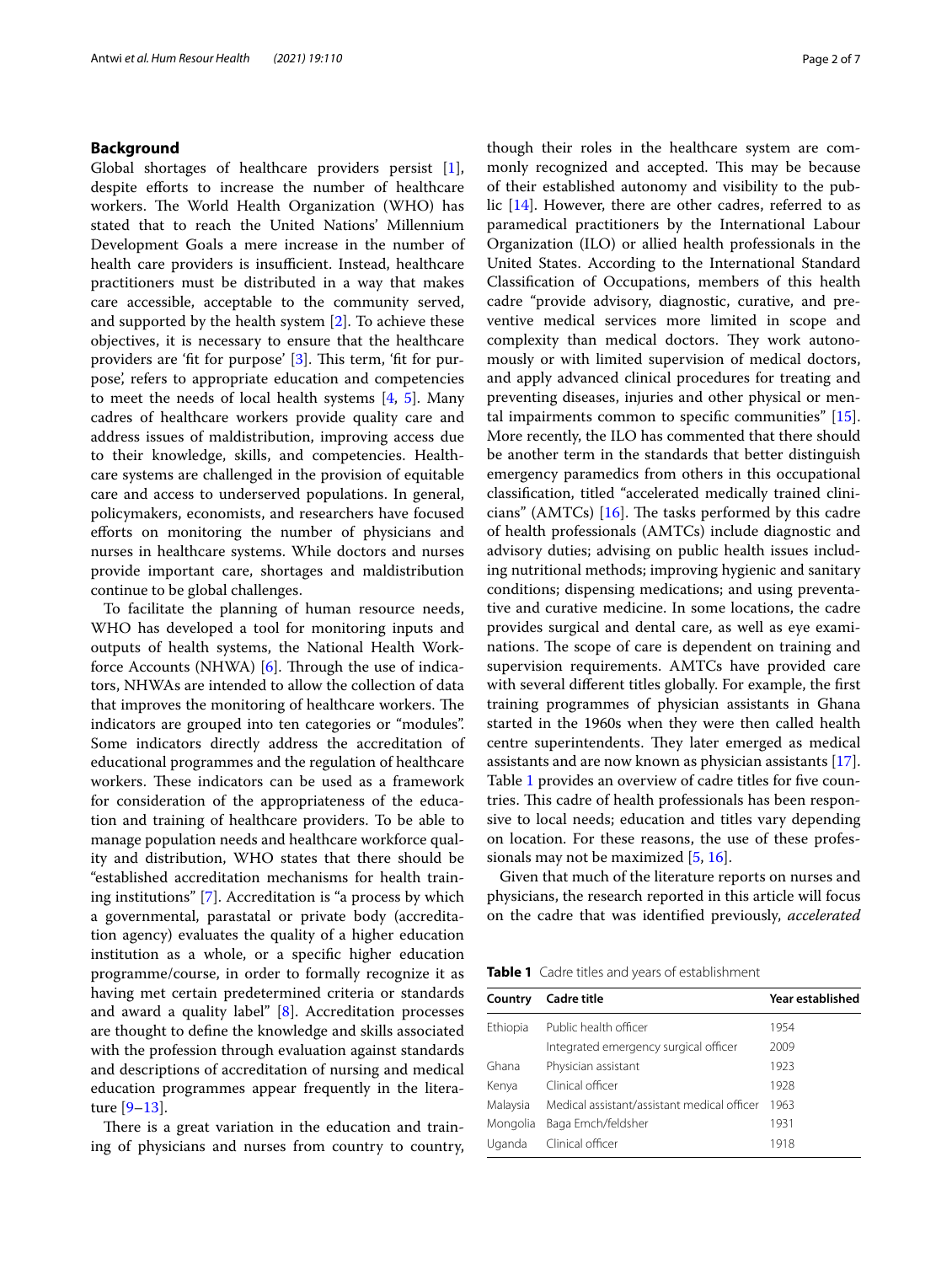*medically trained clinicians* [\[4](#page-6-3)]. AMTCs are establishing their profession by improving their visibility as others have in the past; societal recognition of their role and educational requirements including clinical training [\[14](#page-6-10), [18\]](#page-6-14). Because AMTCs provide care that is ft-for-purpose and are trained in an accelerated manner that is costefective [\[3](#page-6-2), [5](#page-6-4)], understanding quality assurance practices for training programmes and variations is important. The purpose of the current investigation was to provide a view of the state of accreditation based on practices in fve countries: Ethiopia, Ghana, Kenya, Malaysia, and Mongolia. Specifcally, we examine the current practices in quality assurance for pre-service and in-service training of these accelerated medically trained clinicians using the WHO indicators as a framework. We provide an overview of pre-service and in-service accreditation.

### **Methods**

We used survey data collected by the World AMTC Network (WAN) using an online form consisting of 52 questions on fve topics, including accreditation of pre-service and in-service training (13 questions, 12 open-ended, one categorical; see Additional fle [1:](#page-6-15) Appendix A). WAN members were invited to provide this information and participate in the publication of survey results. Participation was voluntary; a separate recruitment process took place for collaboration on publications. This was a single, cross-sectional survey of the members. We focused our efforts on the analysis of information provided on the accreditation of pre-service and in-service training of AMTCs in Ethiopia, Ghana, Kenya, Malaysia, and Mongolia. These countries were selected as there were representatives who agreed to collaborate on this publication. While survey questions were related to the WHO indicators, we supplemented our review of open-ended responses on accreditation by developing an analysis tool (Additional fle [1](#page-6-15): Appendix B) that listed the indicators and provided a link between open-ended responses and the indicators. Each of the co-authors completed the analysis tool for their own country using open-ended responses. Indicator information was coded as 'yes', 'no', or 'partially' per the NHWA Guidelines by classifying the match between the open-ended response and the respective indicator. If there was not clear alignment between the indictor and the response, the co-author, as a country representative, completed document review to address that indicator. We report practices by country to identify common and unique themes and to evaluate the use of the WHO NHWA indicators as a framework.

# **Results**

Using the open-ended survey results and the analysis tool, we summarize our fndings in Table [2.](#page-2-0) Responses were coded to address the indicators and variation in practice. The information in parentheses provides guidance used to interpret open-ended responses. Table [2](#page-2-0) shows that all fve countries indicate that there are national standards for accreditation of AMTCs (indicator 3–1), that accreditation mechanisms were in place (indicator 3–2), that there are socially accountable standards (indicator 3–3), and those socially accountable standards are efectively implemented (indicator 3–4). In these fve countries, there was general agreement on standards (indicator 3–7) and continuing professional development (indicator 3–8).

There was more variation in responses for the remaining indicators. Specifcally, respondents reported that standards concerned with social determinants of health (indicator 3–5) were partly implemented in Malaysia and Mongolia. This was due to respondents' interpretation of the role of community health in the standards for training

<span id="page-2-0"></span>

| <b>Table 2</b> National health workforce account indicators by country |  |
|------------------------------------------------------------------------|--|
|------------------------------------------------------------------------|--|

| Indicator number and name                                                                                                                    |     |     |     | Ethiopia Ghana Kenya Malaysia | Mongolia  |
|----------------------------------------------------------------------------------------------------------------------------------------------|-----|-----|-----|-------------------------------|-----------|
| 3-01: Standards for the duration and content of education and training (Curriculum standards)                                                | Yes | Yes | Yes | Yes                           | Yes       |
| 3-02: Accreditation mechanisms for education and training institutions and their programmes<br>(Responsibility for accreditation)            | Yes | Yes | Yes | Yes                           | Yes       |
| 3-03: Standards for social accountability (Process of the establishment of accreditation)                                                    | Yes | Yes | Yes | Yes                           | Yes       |
| 3-04: Standards for social accountability effectively implemented (Accreditation process-stake-<br>holders)                                  | Yes | Yes | Yes | Yes                           | Yes       |
| 3-05: Standards for social determinants of health (Community health component of the curricu-<br>lum; scope of practice)                     | Yes | Yes | Yes | Partly                        | Partly    |
| 3-06: Standards for interprofessional education (Ethical issues and professionalism)                                                         | Yes | Yes | Yes | Partly                        | Partly    |
| 3-07: Agreement on accreditation standards (Approval, regulation, enforcement)                                                               | Yes | Yes | Yes | Yes                           | Yes       |
| 3-08: Continuing professional development (Mandate for professional growth, professional associa-<br>tion)                                   | Yes | Yes | Yes | Yes                           | Yes       |
| 3-09: Continuing professional development and specialization training (Medical specialization, the<br>scope of practice, levels of training) | Yes | Yes | Yes | Yes                           | <b>No</b> |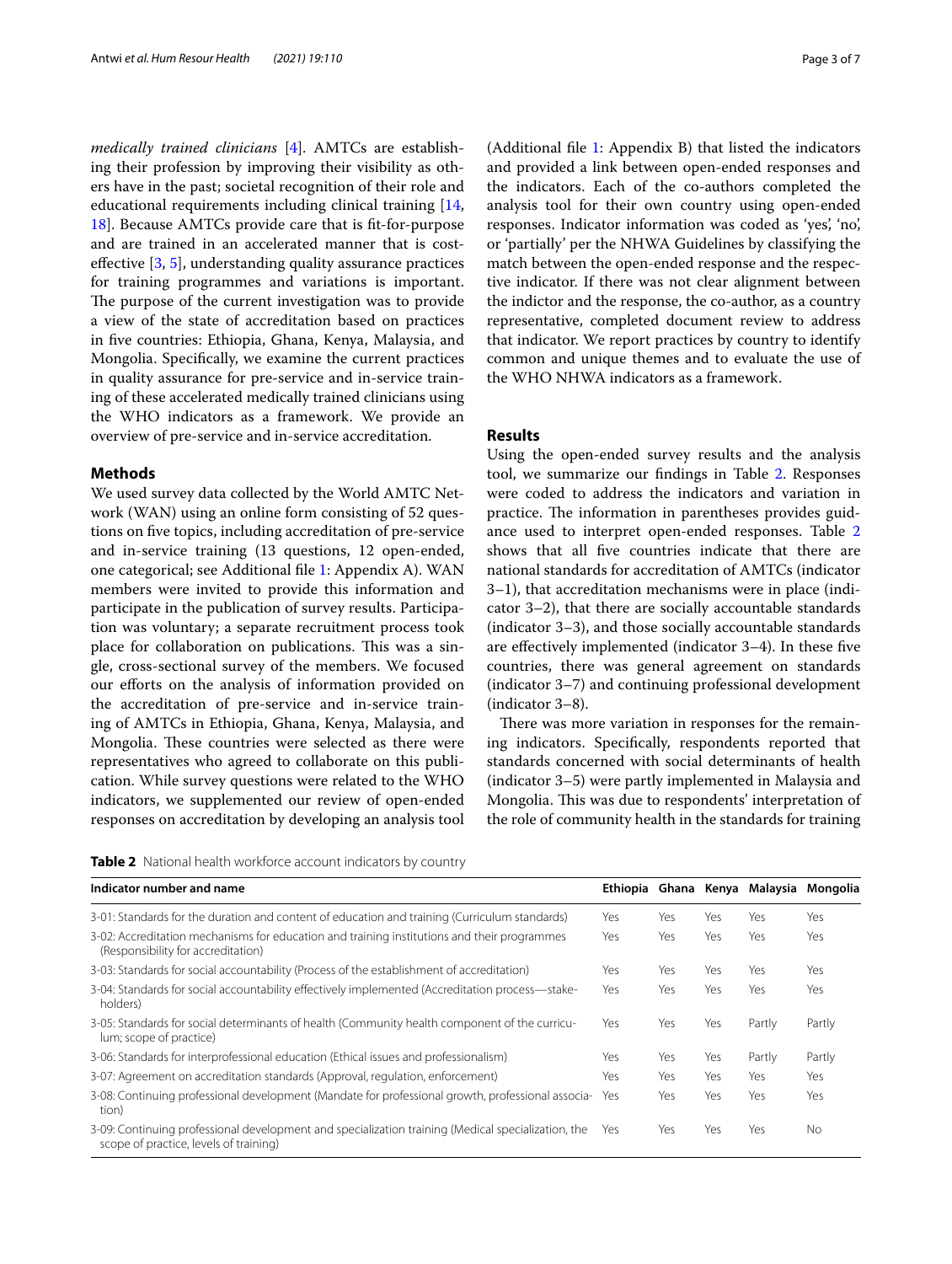in their respective countries. This was not the case in Ethiopia, Kenya, Ghana, and Malaysia, where community medicine and public health was more clearly the focus of training. For example, in Ethiopia, this cadre is trained to meet the needs of rural and remote communities. The same is true in Kenya, Ghana, Ghana, and Malaysia; the cadre is seen as ft-for-purpose because of accelerated training and the focus on primary care.

Responses varied regarding standards for interprofessional education (indicator 3–6). In Ghana, interprofessional education is embedded in the undergraduate training curriculum of Physician Assistants (PA), whereby PA students study other professional courses and collaborate in teams with other professional students such as nursing, pharmacy, medical laboratory, and medical students during clinical attachments, clerkship, and preceptorship as part of preservice training. The title 'physician assistant' refers to three diferent groups of health professionals [[17](#page-6-13)] trained in the medical model to provide medical and dental care: PA-medical including medical assistants; PA-dental, known as community oral health officers; and PA-anaesthesia, otherwise called nurse anaesthetists.

In Malaysia, interprofessional education (IPE) is not a national education policy, but the concept of IPE is implemented in several higher educational institutions. For example, the National University of Malaysia (UKM), a public university, has implemented IPE in the medical faculty where medical and nursing students study in the same class for certain courses. The primary goal of IPE is to prepare students to work in interprofessional teams and apply this knowledge, skills, and attitudes into their future practice, ultimately providing interprofessional patient care as part of a collaborative team and focusing on improving patient outcomes [\[19](#page-6-16)].

In Mongolia, the training of feldshers ended in 2012 in Ulaanbaatar, in 2016 in Dakhan province, in 2017 in Dornogovi province, and in 2018 in Gobi-Altai province, by order of the Ministry of Health. Currently, there are 2410 in active practice. According to the UNDP report, the number of the smallest administrative unit, *bags* increased: in 2007 there were 1539 *bags*, which increased to 1668 in 2019, of which only 965 *bags* (58%) were where feldshers were frontier health specialists providing health and medical services to rural area populations. In Kenya, the evolution of the clinical officer cadre has meant that interprofessional education was essential as there is considerable work with medical officers (physicians) and nurses, particularly as part of in-service training. Currently, there is an independent regulator, the Clinical Officer Council, which may affect the extent to which interprofessional education curricula are used.

For indicator 3–9, there was some variation in the responses. In Ethiopia, standards have been reviewed and revised for additional training and the scope of practice. Recommendations have been submitted to the regulatory authorities. Training for emergency surgical services is also provided in Ethiopia for Integrated Emergency Surgical Officers. In Mongolia, the training of feldshers has ended, but graduates of the programmes continue their professional development in diferent felds mostly in public health: biostatistics and epidemiology.

In Kenya, clinical officers are currently developing an automated digital platform for the acquisition of new knowledge and updated professional information geared towards improving professional practices across its subspecialities. In this regard, it is the responsibility of each individual within the profession to acquire the minimum continuing professional development (CPD) points required before the renewal of each individual's professional practising license. The accounting for CPD points has been done manually since 2016 using signed booklets provided by the Clinical Officers Council. The growing population of professionals and their specialities has necessitated the development of an automated digital platform for this purpose. To do this efectively, the Clinical Officers Council and other stakeholders are currently working with the World Continuing Education Alliance (WCEA) that is already providing the same services to the Kenyan nurses, midwives, and doctors. There are other existing providers of CPD points for clinical officers, other than WCEA. In Ghana, in terms of continuing professional development programmes, PAs can pursue PA speciality and subspecialty programmes in psychiatry and clinical dermatology.

In Malaysia, assistant medical officers/medical assistants are encouraged to pursue continuing education programmes to enhance their knowledge and skills in the respective feld of medicine they work. Accordingly, they must earn a minimum of 40 CPD points as a prerequisite for renewing their Annually Practising Certifcate (APC). Renewal of APC can be done online using the Business Licensing Electronic Support System. For continuing professional education, accreditation practices varied as well. In some of the countries, respondents thought that this additional training was part of speciality training. Also, the cadre has the opportunity to pursue in-service training for post-basic or advanced diploma programmes (6–12 months) in various areas of specialities such as emergency medicine, orthopaedics, respiratory medicine, critical care, cardiovascular care, renal care, ophthalmology, otorhinolaryngology and many more. The courses are conducted by the Ministry of Health training institutions or private institutions [[20](#page-6-17)].

The open-ended data provided were quite rich and provided insights regarding accreditation processes that go beyond the indicators that are part of the NHWAs.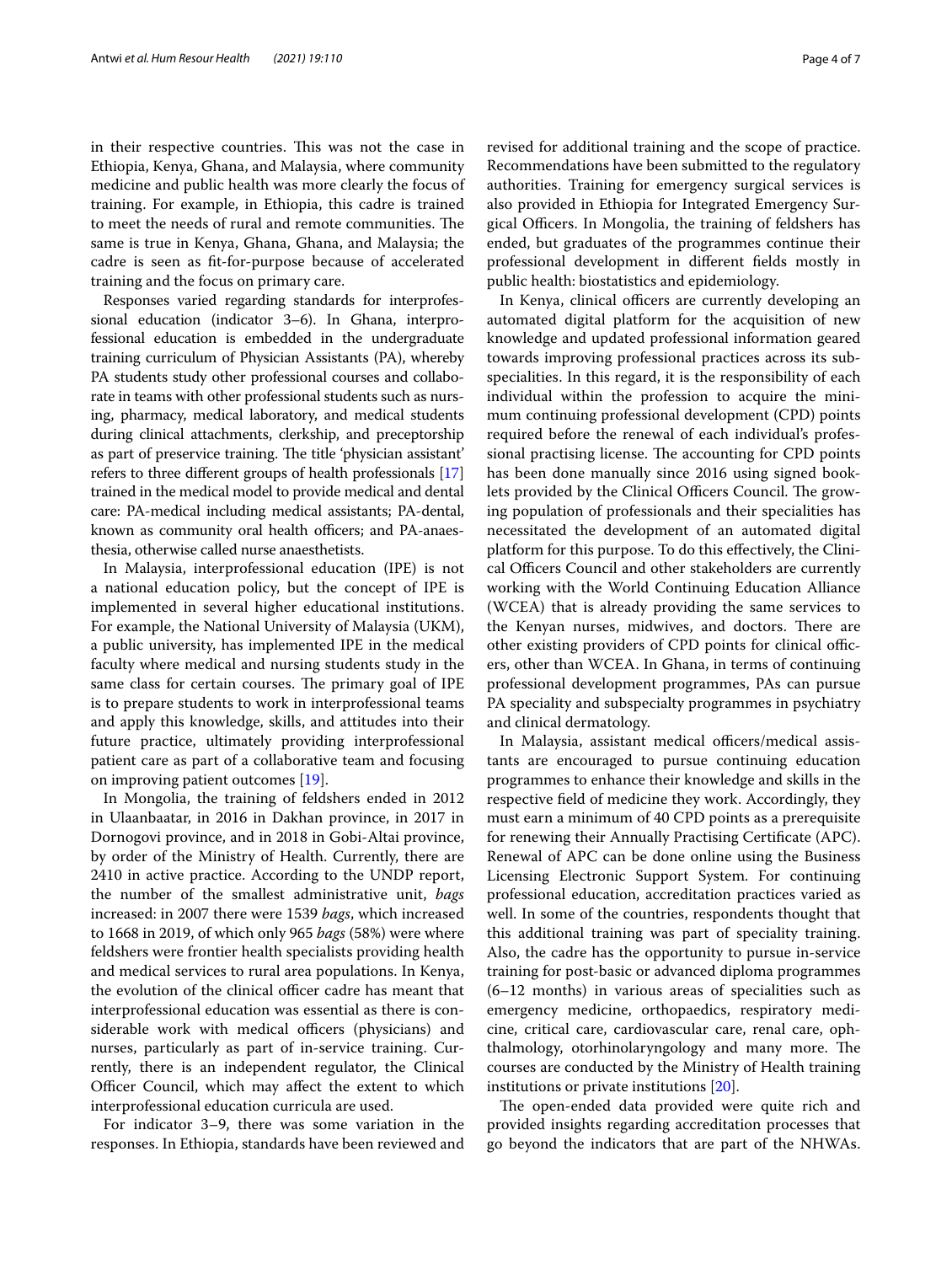Table [3](#page-4-0) provides additional information regarding accreditation of pre-service and in-service training, the establishment of accreditation, and who is responsible for accrediting programmes. The organizations responsible for the accreditation of training for these health professionals are national in origin. For the most part, ministries of education and health are responsible for the accreditation of pre-service training. Based on the responses, these government agencies are responsible for regular curriculum review, coordination of site visits, and establishment of training standards for pre-service training. For in-service training, this responsibility shifted to the licensing authority in the country. Kenya was the exception; this country has a regulatory body (the Clinical Officers Council; COC) that is specific to the Clinical Officers as a cadre.

# **Discussion**

The five countries are interesting contrasts in the role that accreditation has played for AMTCs. Standards are under review in Ethiopia, for all aspects of training. In Mongolia, feldsher training had been around for some time; beginning in the 1934–1935 academic year, medical college and began to prepare feldshers in a 3-year training programme, operated until 1993. Feldshers continue to provide care, particularly in rural and remote areas. In Ghana and Kenya, continuing professional development has meant additional speciality training and expansion in scope. In all fve countries, continuing professional development is accredited and monitored. The role of AMTCs in these fve countries has existed for some time, which may be why accreditation of pre-service and in-service training are based on best practices, including standards for curriculum and facilities. Pre-service and in-service

<span id="page-4-0"></span>

|  | Table 3 Accreditation practices by country |  |  |  |
|--|--------------------------------------------|--|--|--|
|--|--------------------------------------------|--|--|--|

training are regularly reviewed, ensuring that training meets health needs, and remains ft-for-purpose.

The findings for these five countries show that the NHWA indicators focused on accreditation are met, at least partly. Using the framework to synthesize the information from the survey was not without challenges. Even with extended defnitions provided by WHO for the indicators and sub-indicators, there is sufficient room for interpretation that made data coding difficult. In these countries, the AMTC cadre was developed to meet healthcare needs. This meant that social accountability was inherent in the recognition of the cadre and the scope of practice. Most provide primary health care and are the frst point of contact for patients, meaning that social determinants of health were a core element in the development of educational programmes. Another area of diferent interpretation was the confating of continuing professional development and further specialized training.

The NHWA indicators provided a framework for structuring the survey questions and for synthesizing the responses. However, the defnitions for the accreditation module leave room for variation in interpretation. For example, it does not seem that any country would note that there is no requirement to report on standards related to social accountability or that training programmes do not refect social determinants of health in their curricula. These indicators may identify the extent to which these concepts are universally accepted, but for this cadre, in particular, the context in which these healthcare providers have developed professionally is inherently socially accountable and is concerned with social determinants of health. The respondents from Malaysia and Mongolia reported that social determinants of health indicators were partially met. In these countries, respondents were

| <b>Accreditation</b><br>characteristic   | Ethiopia <sup>1</sup>                                                       | Ghana                                                                          | Kenya                                                                                                                | Malaysia                                                                       | Mongolia                                                                         |  |  |
|------------------------------------------|-----------------------------------------------------------------------------|--------------------------------------------------------------------------------|----------------------------------------------------------------------------------------------------------------------|--------------------------------------------------------------------------------|----------------------------------------------------------------------------------|--|--|
| Pre-service accredita-<br>tion           | National accreditation<br>board and profes-<br>sional regulatory<br>body    | National accreditation<br>board and the pro-<br>fessional regulatory<br>bodies | Clinical Officers Council<br>Malaysian Qualification<br>Agency (MQA) and<br><b>Medical Assistants</b><br>Board (MAB) |                                                                                | National Council for<br>Educational Accredita-<br>tion                           |  |  |
| In-service accreditation                 | Regional health<br>bureau, the regula-<br>tory body which<br>gives licenses | Regulatory bodies                                                              | Clinical Officers Council Ministry of Health                                                                         |                                                                                | National Center for<br>Health Development<br>of the Ministry of<br><b>Health</b> |  |  |
| Establishment of<br>accreditation        | Government                                                                  | Government                                                                     | Government                                                                                                           | Government                                                                     | Government                                                                       |  |  |
| Who is responsible for<br>accreditation? | Ethiopian Food and<br>Drug Authority<br>(EFDA)                              | National Accredita-<br>tion Board and the<br>Medical and Dental<br>Council     | Clinical Officers Coun-<br>cil, Ministry of Health                                                                   | <b>Medical Assistants</b><br>Board and Malay-<br>sian Qualifications<br>Agency | National Council for<br>Educational Accredita-<br>tion                           |  |  |

<sup>1</sup> Review and update of standards were recently completed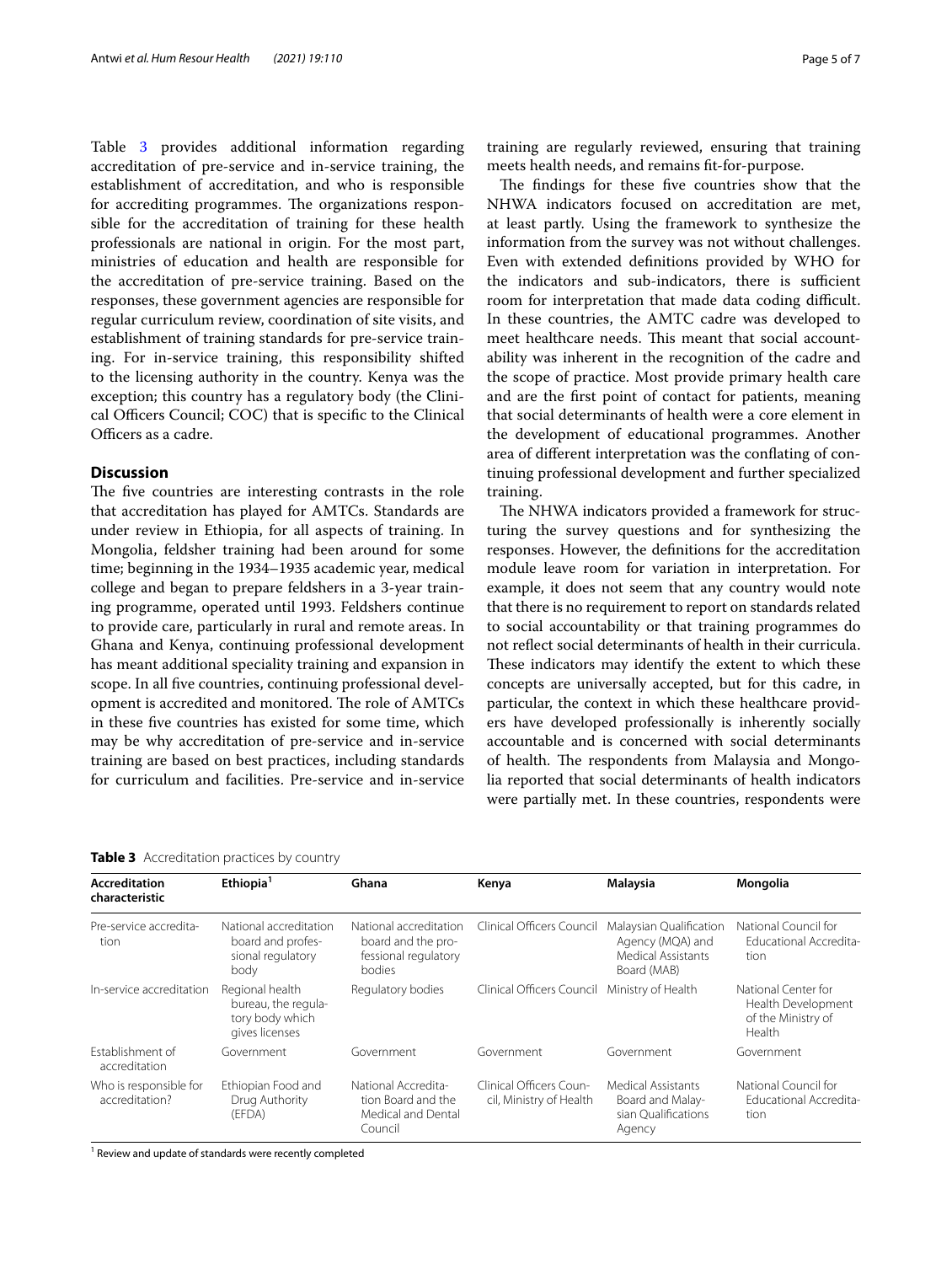concerned that while this cadre provides vital primary care services, community health was not explicitly part of the consideration of accreditation standards.

For interprofessional education, the respondents from Malaysia and Mongolia indicated that the indicator was partially met. In Malaysia, this is because interprofessional education is not a national policy, but is implemented in several, but not all, institutions. In Mongolia, this was due to the ending of the training programmes for Baga Emch/feldshers, though the training was conducted in nursing and medical schools. In the fve countries that are the focus of the study, interprofessional education is likely as students are often together in early health professions education and proceed to more advanced training based on their academic performance.

NHWA indicators provided a framework to consider the accreditation practices in these five countries. The intention of the collection and monitoring of this data is to provide an infrastructure to assist in meeting universal health coverage. The use of these indicators is meant to be used for national monitoring and planning of the health workforce  $[6]$  $[6]$ . For the current investigation, we examined the indicators in module 3 for advanced medically trained clinicians. As mentioned earlier, this cadre may consist of diferent types of healthcare professionals, with varying practice characteristics. While there is advocacy for reconsidering this categorization, the current plan may not permit accurate data for monitoring and planning. One issue is the dominance of certain professions in the framework as these professions are seen as a "set of easily identifable occupations with a high degree of comparability between countries, ensuring a harmonized monitoring of the health workforce" [\[6](#page-6-5)]. While standards improve comparability, if the goal is to provide countries with information to determine the extent to which there is a sufficient supply of healthcare workers with the right mix of skills, then it is important to consider the context. The use of the indicators, even with the detailed explanations, was still difficult to adapt to report the accreditation practices in the fve countries.

In the countries in this study, the development of the profession came out of a need for healthcare services not addressed by other health professionals. As various cadres develop accelerated training to acquire ft-for-purpose skills, it will be important to consider several factors that afect the determination of the adequacy of the health workforce. The accelerated medically trained clinicians in these countries continue to serve in locations where there are shortages of physicians and nurses. In some countries, the development of specialization for AMTCs has been cost-efective and has allowed the expansion of services  $[21]$  $[21]$ . It is important to determine how this information can be collected, particularly in countries where this cadre exists, but has not yet gained recognition. This lack of formal recognition could result in what has been referred to as "wastage", where workers with the appropriate skill mix are not used, or underutilized [[22\]](#page-6-19). Contribution to the data by diferent organizations and agencies and increased understanding of the scope of practice for healthcare workers is essential should these indicators be used as planned. The definitions and frameworks employed need to support efforts to clearly define training as well as the scope of practice. Implementation of the NHWA indicators should support clarity in the various cadres providing healthcare, though research has shown that policy documents may not refect the contributions of this cadre [\[23](#page-6-20), [24\]](#page-6-21).

While the fndings in the study provide insight into the accreditation practices for the education of AMTCs in these fve countries, it is not without limitations. First, in reviewing the survey results, we focused on responding countries and then focused on those countries where there were co-authors to assist in aligning responses with the indicators. This could represent a biased sample since the focus is on those countries willing to discuss accreditation practices. Second, there may be other countries where AMTC training is accredited but no one from that country responded to the survey. Third, the survey was distributed to members of the World AMTC Network. While membership is free, it is not possible to determine whether others would have provided additional information about accreditation practices.

## **Conclusion**

Despite these limitations, the results show that while it is possible to use NHWA Module 3 indicators to categorize accreditation practices, there are disadvantages. The indicators, while standardized, overlook important contextual features that provide valuable information on the contributions of AMTCs to their respective country's workforces. Ensuring the inclusion of all workers will ensure that a more realistic view of healthcare provision is monitored. In particular, it is important to accurately capture information for those providers whose roles continue to evolve to be ft-for-purpose. Regular review of the indicators and their defnitions and input from a wide variety of stakeholders may increase the use of the NHWA for planning and monitoring.

## **Abbreviations**

AMTC: Accelerated medically trained clinicians; APC: Annually Practising Certifcate; ILO: International Labour Organization; IPE: Interprofessional education; NHWA: National Health Workforce Account; PA: Physician assistant; UKM: National University of Malaysia; WAN: World AMTC Network; WCEA: World Continuing Education Alliance; WHO: World Health Organization.